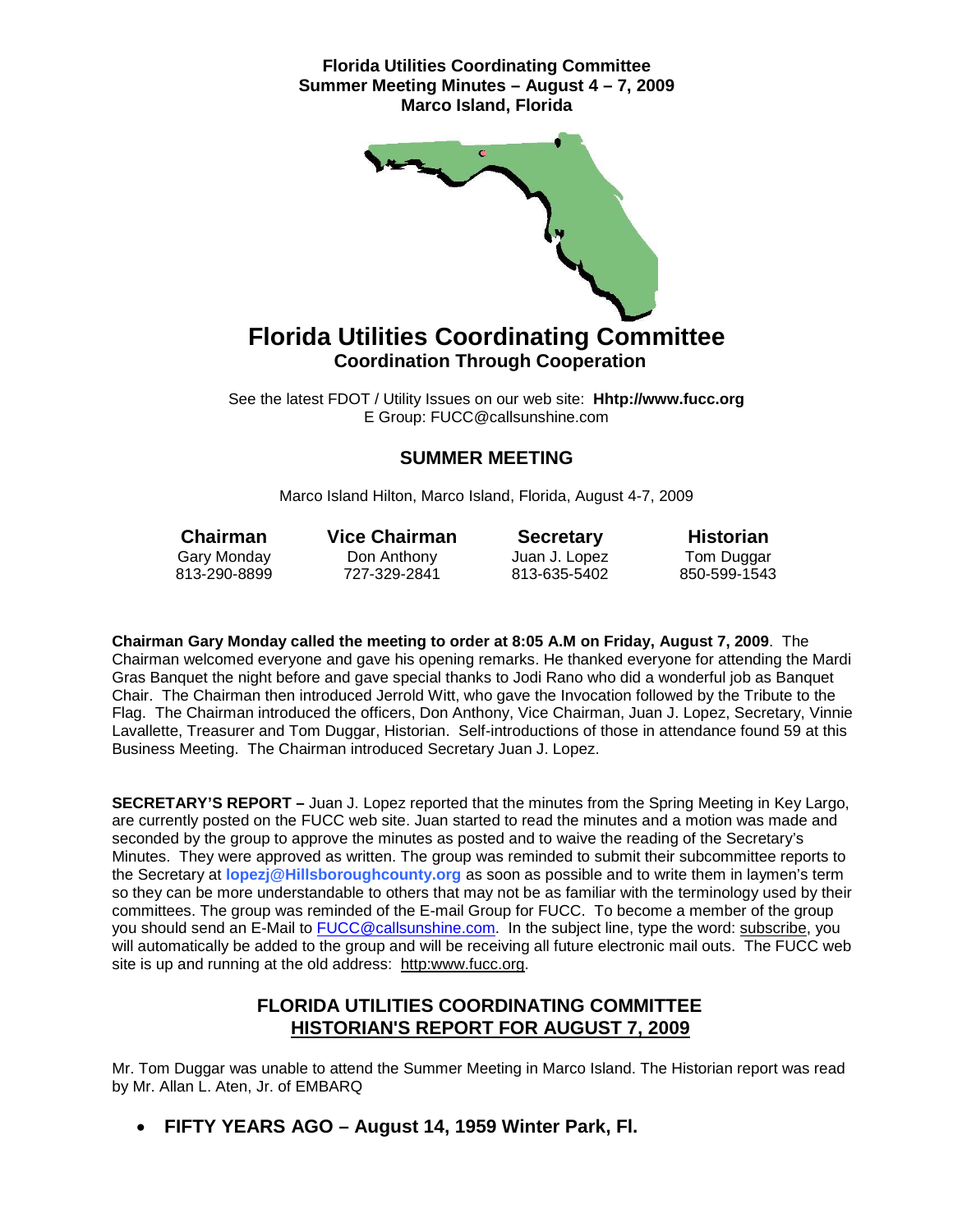CHAIRMAN – Homer Welch, Lee County Electric Co-op Vice – Chairman – R. E. Raymond, Florida Power Corporation SECRETARY – A. Tabanelli, Southeastern Telephone Company

No Minutes of this meeting

## • **TWENTY-FIVE YEARS AGO: August 3, 1984, Sundial Beach & Tennis Resort Sanibel Island, Fl.**

ATTENDANCE: Telephone 10, Power 21, FDOT 6, Gas 4, Counties 3, One Call Centers 1, Cities 5, Cable TV 1, Public Service Commission 2, Consultants 2, Railroad 1. A TOTAL OF 58.

CHAIRMAN – Tom Priest, Sebring Utilities Commission VICE CHAIRMAN – J.L. "Jim" Dunning, Gulf Power Company SECRETARY – R. J. McConville, United Telephone

Members who attended that meeting that are still active in the FUCC are: Dennis LaBelle and Rocky DePrimo.

Utility Liaison Procedure Subcommittee Chairman, Dennis LaBelle, reported the Utility Liaison Procedure has been returned by the DOT and was reviewed by the subcommittee. The Steering Committee recommended that the DOT expand the procedure to include all the departments in the DOT. As it is presently written, the procedure involves one department. Dennis was instructed by the General committee to write to the Department of Transportation to advise them of the committee's request to expand the Utility Liaison Procedure to include all departments in the DOT.

Utility Accommodations Guide Subcommittee reported they had met to review the policy of the DOT regarding the Utility Accommodations Guide when resurfacing, restoring and rehabilitating streets and highways. Assignments were made to subcommittee members to review certain DOT Manuals and codes as they pertain to the Utility Accommodations Guide.

The speaker was the Honorable Fred R.Dudley, State Representative from District 74. A member of the Transportation Committee and he spoke on the "Transportation and the Legislature".

# **Treasurers Report**

The full Treasurers report will be available at the next FUCC Fall Meeting in Howey in the Hills, Florida

In Summary:

| Beginning Balance as of 6-30-09<br>Deposits made since 6-30-09<br><b>Income</b> |                                                                         |               | \$<br>\$ | 10,944.64<br>12,981.40 |
|---------------------------------------------------------------------------------|-------------------------------------------------------------------------|---------------|----------|------------------------|
| Pre-Registration<br>On site<br>Comp<br><b>WS</b>                                | 82 at \$50 each<br>13 at \$60 each<br>5 at \$0.0 each<br>2 at \$30 each |               |          |                        |
| <b>Award Banquet</b><br><b>Spouses</b><br>Children                              | 21 at \$25<br>15 at \$15                                                | S<br>5,690.00 |          |                        |

# **Expenses**

Workshop Only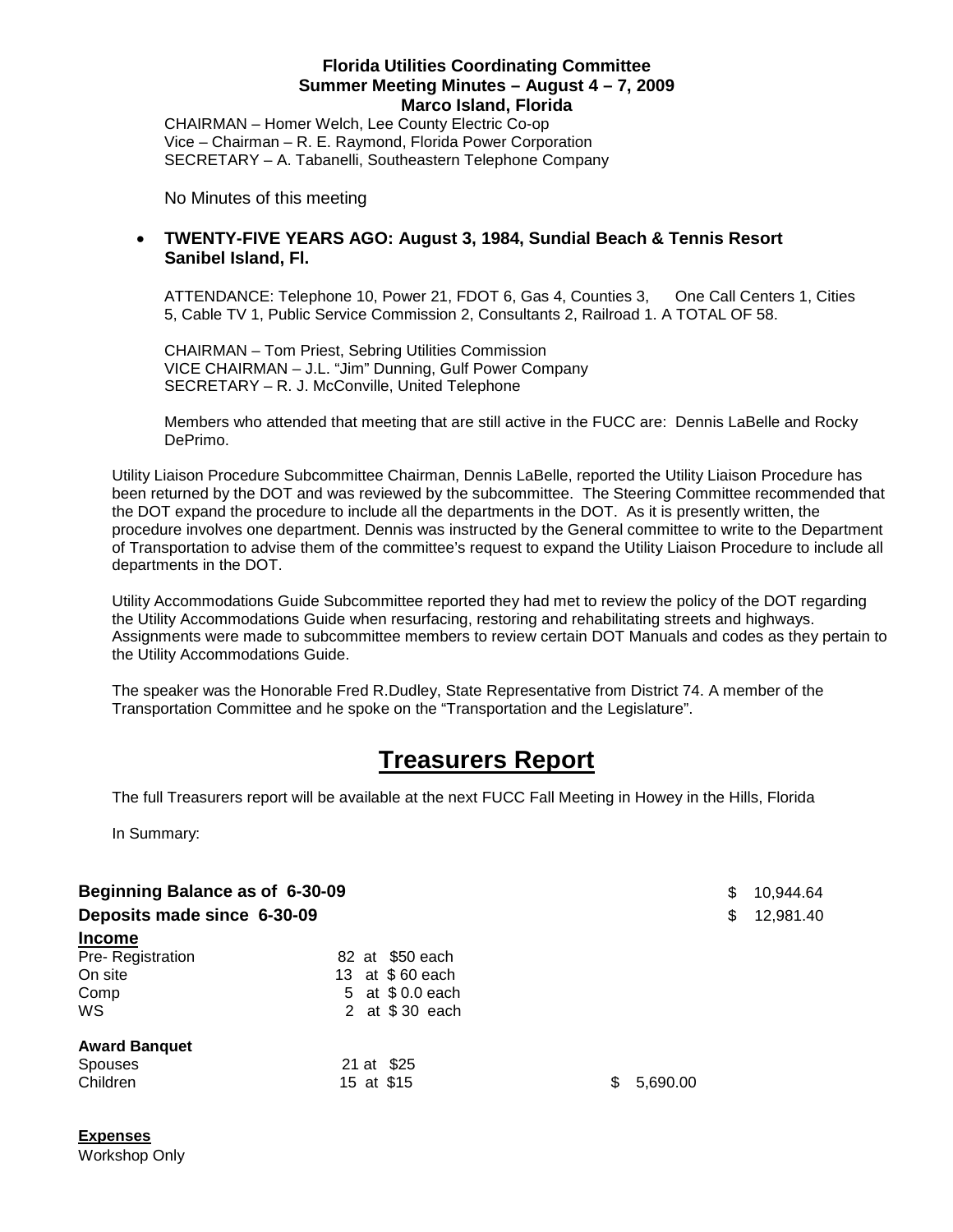Pre-Registration On Site Registration Hotel, etc  $$ 16,424.03$ 

#### **Ending Balance** 13,192.01

It is very important to the FUCC that everyone resister via ACTEVA. Search word is "FUCC." When you reach the site, there will be fours selections. If you have prepaid, please use the appropriate selection, there is No Charge, only the registration. With this electronic registrations, the Committee can plan for the meals and breaks at each meeting. Vinnie also suggested that anyone having trouble with the web site can simply send her a check for registration.



# **Sunshine State One Call of Florida by Mark Sweet, Executive Director**

- 1. Incoming tickets for our last fiscal year ending May 31, 2009 were down 18% from the previous year
- 2. Incoming tickets for the first two months of June and July 2009 were down 20% from the previous year
- 3. SSOCOF has approved a new method for billings its members. Effective October 1, 2009, SSOCOF will begin sending its members an invoice for their pro-rated share of the approved annual budget, divided by 12. Members will continue to be billed monthly for the actual number of duplicate tickets and positive response late notices transmitted to them each month. As required by Chapter 556-F.S., members that receive fewer than 10 tickets will not be billed for that month. The purpose of this new billing methodology is to eliminate the need for frequent ticket price adjustments and stabilize review to operate the center.

# **FLORIDA DEPARTMENT OF TRANSPORTATION REPORTS**

#### **District One – Walter Childs, District Utility Administrator**

The last District One Liaison Meeting was held on January 14, 2009 in Sarasota. We had around 100 in attendance and one of our guest speakers is also at this conference, Luc Bergevin with Muechn-Canada who gave a presentation on his product known as "The Adjustable".

**District Two** - No report given or received.

**District Three -** No report given or received.

**District Four –** No report given or received.

#### **District Five – Gary Bass**, **District Utility Administrator**

Reported by John Murphy, GAI Consultants for FDOT District Five.

Last person hired in the District is Heidi Trivett. Work program is down. Recommend getting involved in UCC meetings, Brevard, Volusia, Flagler and Central Florida. Discussion on identification of design standards violations. 5 stimulus projects in D-5 and 88 local projects LAP.

**District Six –** No report given or received.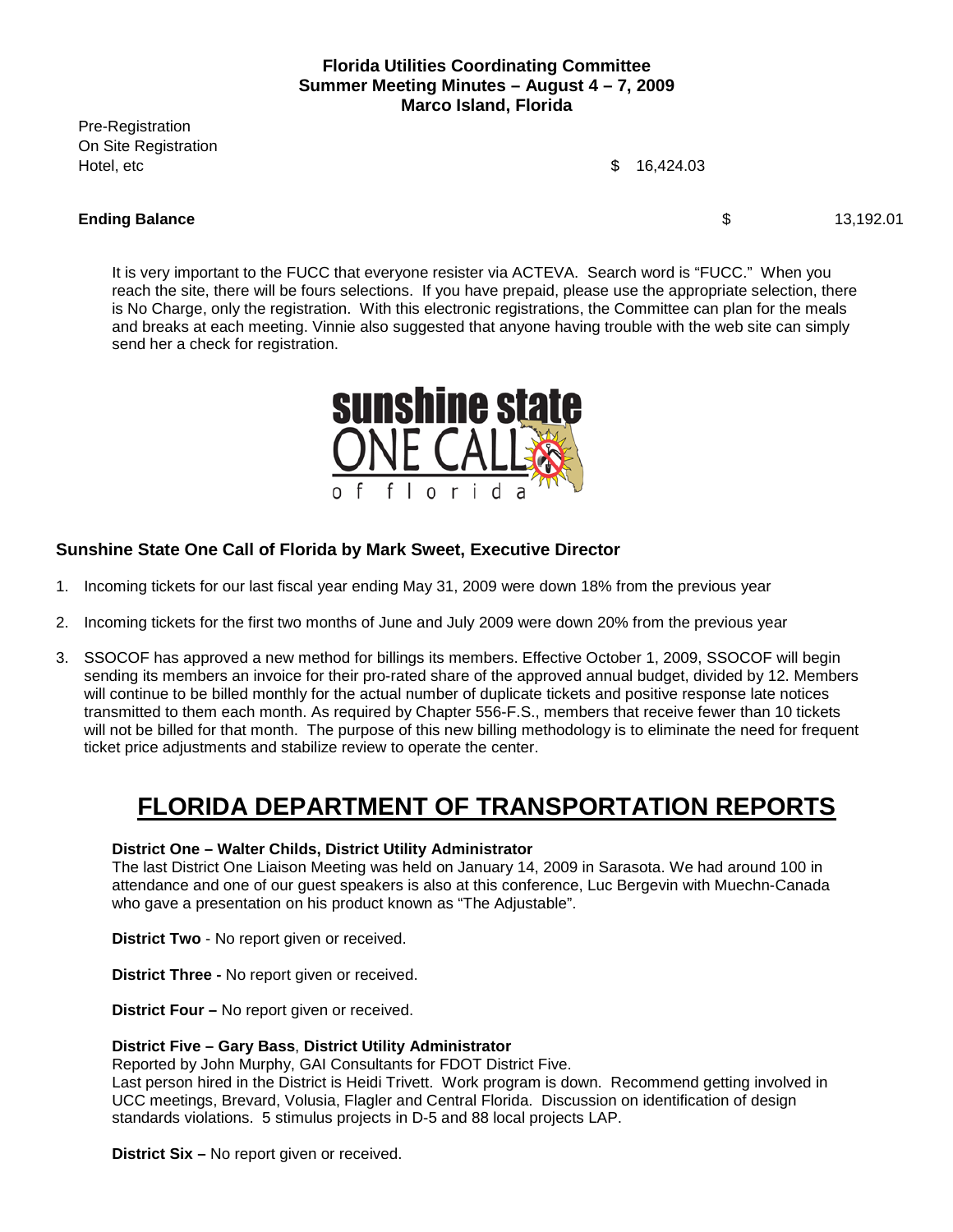#### **District Seven** – **Sally A. Prescott, District Utility Administrator.**

Reported by David Summer. We had the first planning meeting for the D-7 Fall Liaison meeting. The exact date and place is not set yet but will be on a Friday with the second annual STEVE TIDWELL GOLF tournament to follow.

#### **FDOT Central Office- Tom Bane, FDOT State Utility Engineer**

In the Web. UAM - Rule Development in September 2009

 14-46- Rule Development in September 2009 69 Kilovolt transmission On limited access

Compensation.

Meeting on the stimulus projects in the turnpike on August 11 at 9:00 AM

FDOT Secretary has given blanket approval for DUE's to attend centrally located FUCC meetings and for State Utility Engineer (Tom Bane) to attend all FUCC Meetings.

**TURNPIKE ENTERPRISE DISTRICT** – James G. Kervin, Turnpike Utility Engineer No report given or received.

# **Last Report Received - (2009 Winter FUCC Meeting )**

# **FLORIDA'S TURNPIKE ENTERPRISE PROJECT UPDATE**

*Below is an update of some of the major projects under development at the Turnpike Enterprise.*

**FPID 406096-1:** This project will widen the HEFT in Dade County from 4 to 8 lanes from SW 117<sup>th</sup> Ave. to Kendall Drive, a distance of roughly 3 miles, with a reconfiguration of the existing SR 874 Interchange. Ninety percent plans are complete and utility coordination is underway. Plans production is scheduled for mid 2009.

**FPID 406104-1 and 415905-1:** This project will add a new interchange at NW 74<sup>th</sup> Street and the HEFT in Miami-Dade County and includes additional toll plaza lanes with Sunpass Express Lanes at the existing Okeechobee Mainline Plaza. This project is under construction.

**FPIDs 406094-1 and 406097-1:** These projects will widen the southbound lanes of the Turnpike Mainline from 3 to 4 and 5 lanes in Broward County between Griffin Road and Atlantic Blvd. Approximately twelve miles of the Turnpike will be upgraded. Construction on both projects is underway. There was extensive utility involvement on both projects.

**FPIDs 406094-4 and 406097-4**: These projects will widen the northbound lanes of the Turnpike Mainline from 3 to 4 and 5 lanes in Broward County between Griffin Road and Atlantic Blvd. Approximately twelve miles of the Turnpike northbound lanes will be upgraded. Final design and utility coordination is underway.

**FPID 406095-1 and 406095-4:** These two projects will widen the Turnpike mainline from six to eight lanes from the HEFT to Griffin Road in Broward County, a distance of approximately 6 miles. 100% plans are complete and utility coordination is ongoing.

**FPID 406150-1:** This project will widen the Turnpike mainline from 6 to 8 lanes in north Broward County, from south of Atlantic Boulevard to the Sawgrass Expressway. Utility coordination is on-going. Final design is complete. Major utility impacts are expected.

**FPID 420289-1 and 420289-6:** These are Design/Build projects to convert the existing Toll Plazas at Sunrise and Deerfield on the Sawgrass Expressway to express lanes. Construction is underway and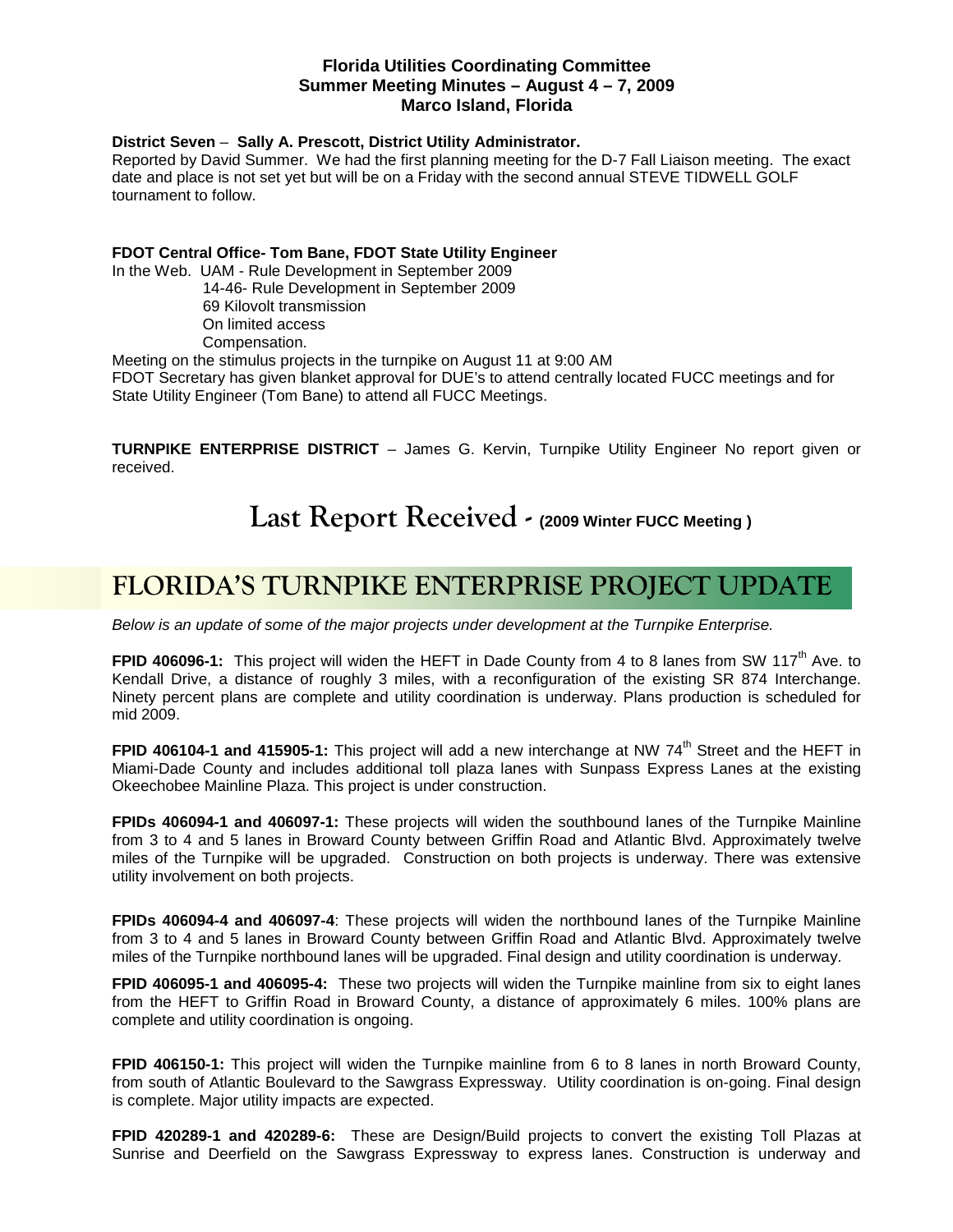scheduled for completion in mid-2009.

**FPID 406144-4:** This project includes the upgrade of the Florida Turnpike at Lake Worth Road Interchange. 100% plans are complete and utility coordination is wrapping up.

**FPID 406143-1:** This project will widen the Turnpike Mainline in Palm Beach County from 4 to 8 lanes between Lake Worth Road and Okeechobee Blvd. 30% plans are complete.

**FPID 406090-1:** The existing Mainline Toll Plaza on the Beachline (SR 528), in Orange County will be upgraded with express lanes. Construction is on-going and completion is anticipated in 2009.

**FPID 406146-1:** This project will widen the Turnpike mainline from 4 to 8 lanes from Beulah Road to SR 50 in Orange County. The project is roughly 4 miles in length. The pre-construction meeting was held in December 2008 and construction is starting early 2009.

**FPID 406148-1:** This project will widen the Turnpike mainline from 4 to 8 lanes from I-4 to Gotha Road in Orange County. The project is roughly 4 miles in length. Construction is underway. A separate project to widen from Gotha Road to Beulah Road is also under construction.

**FPID 422330-1:** This project will widen the Beachline (SR 528) in Orange County from 4 to 6 lanes from the Turnpike Interchange to Boggy Creek Road. Construction is underway.

**FPID 405270-1:** The Turnpike is designing a new road corridor in Citrus County. The road will be an extension of the Suncoast Parkway. The Suncoast Parkway 2 project will extend the Parkway from US 98 in Hernando County north to US 19 in Citrus County (Approximately 27 miles). 30% plans are complete on all segments and utility coordination is underway.

> James G. Kervin, Turnpike Utility Administrator/Project Manager Lawrence R. Hayduk, Turnpike Utility Manager Deanna H. Campbell, Turnpike Utility & Rail Coordinator Vince Krepps, Construction Utility Coordinator Nick Vitani, Utility Project Coordinator Kelly McKeel, Department Administrator

# **FUCC Committee Meetings**

WEDNESDAY MORNING SESSION

August 5, 2009 8:00 A.M.

UCC Meeting

Construction Module Certification Program discussion and presentation

# **FUCC MEETING PRESENTATION**

WEDNESDAY AFTERNOON SESSION

Wednesday, August 5, 2009 at 1:30 P.M.

Chairman Gary Monday opened the afternoon session by welcoming everyone. He thanked Dennis & Margie Labelle for all their efforts in putting together this conference. Chairman Gary Monday introduced the officers, Don Anthony, Vice Chairman; Juan J. Lopez, Secretary; Vinnie Lavallette, Treasurer and Tom Duggar, Historian who was not present at this meeting. The Chairman also announced that the "Hospitality Suite" name is being changed to "meet the presenters" meeting which will be in room 1101 from 5:00 PM – 7:00 PM.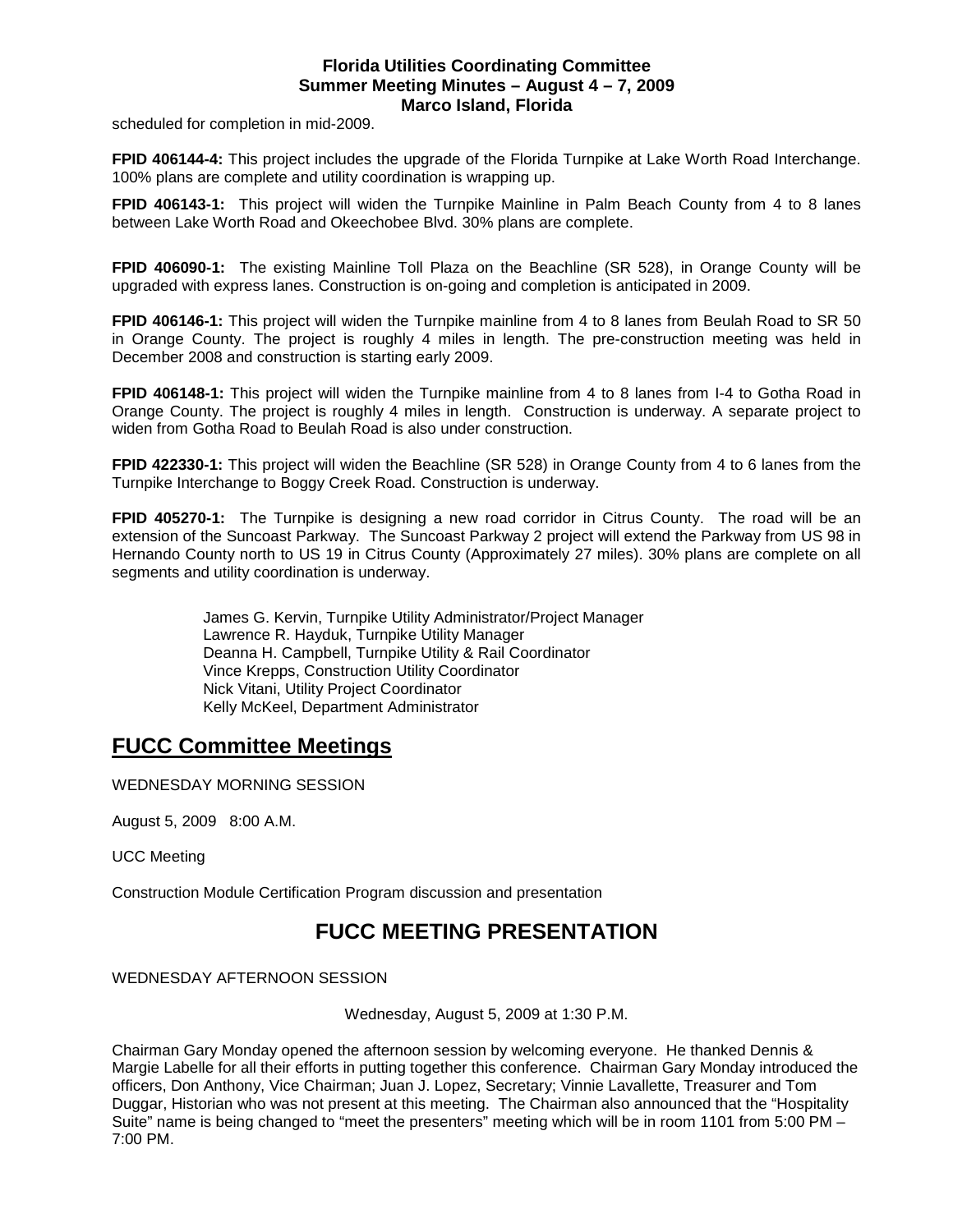The Chairman announced that the Steering Committee Meeting will be this afternoon in this same conference room immediately after the end of the afternoon session.

The Banquet will be on Thursday night and the theme will be "Mardi Gras" time. There is a chest box with prices where you can buy a key to open the chest box. \$5 for one-key; 3 Keys for \$10 and 7 Keys for \$20.

Tomorrow's Committees groups start at 8:00 AM (Thursday, August 6, 2009, at 8:00 AM).

Chairman Gary Monday then introduced the speaker for today's afternoon session which is from the Transportation Research Board, Mr. Khalid Farrag, PHD, PE, R&D Manager, Gas Technology Institute, IL. Mr. Farrag spoke on the:

Guidelines for Utility Encasement - Policy for Highway Crossings

Project objectives:

- #1 Identify the need for encasement.
- #2 Identify Safety Requirements for cased and uncased pipes.
- #3 Best practices of State DOT policies.

Pipelines transporting hazardous liquids (eg oil, gas, etc) shall have an encasement under railroad tracks. Protection against corrosion is critical.

Best practices of State DOT policies:

- 1. Crossing alignment crossings to be perpendicular to the highway alignment.
- 2. Crossing Methods

Most State policies allow pipeline carrying high pressure natural gas, liquid petroleum and other hazardous material without encasements.

3:00 PM - Chairman Gary Monday introduced the next speaker, Mr.Cesar Quiroga – SHRP

Identification of Utility Conflicts and Solutions

Research projects that have an impact on the highway-utility working relationship was discussed during the session. These research projects are in various levels of completion. Some of them are just being issued and others are nearing completion.

3:30 PM - Chairman Gary Monday introduced the next speaker, Ms. Rachel Arulraj, PhD, Director of Virtual Design and Construction, PB Americas, Inc, who spoke on Virtual Design and Construction presentations.

Virtual Design and Construction (VDC) is an approach to "Virtually" building a project in the computer before constructing and operating it in the real world. This model can then be visualized, tested, and shared amongst authorized project teams to resolve conflicts through the ability to see the project from any point of view or point in time.

4:30 PM- Chairman Gary Monday concluded the afternoon session at 4:30 PM reminding everyone about the Steering Committee meeting following immediately after this meeting and by reminding everyone about the "meet the presenters" meeting room at room 1101 from 5:00 PM to 7:00 PM.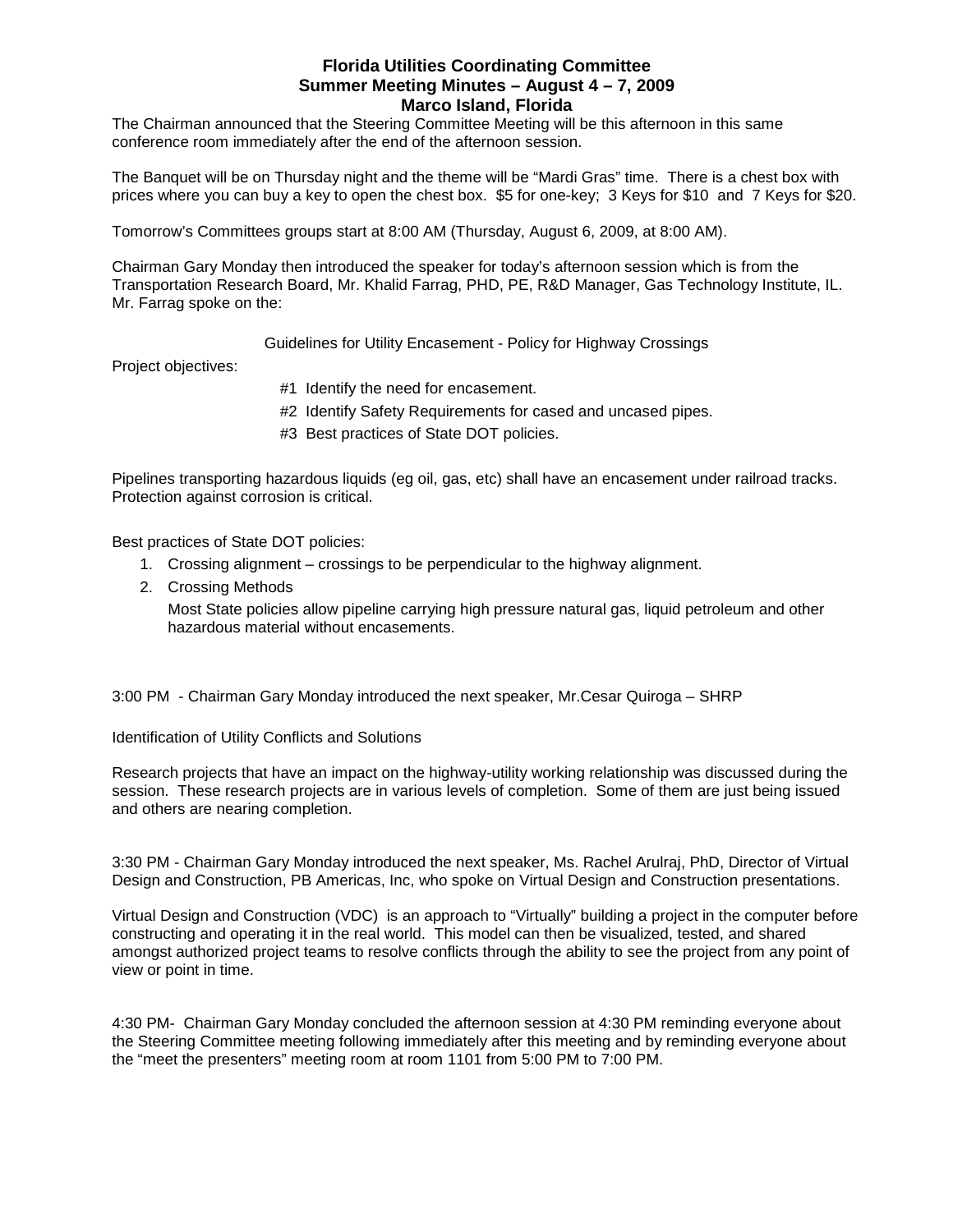# **Florida Utilities Coordinating Committee Summer Meeting Minutes – August 4 – 7, 2009 Marco Island, Florida STEERING COMMITTEE MEETING**

Vice Chairman, Don Anthony called the meeting to order at 4:36 PM on Wednesday, August 5, 2009. There were 14 in attendance.

All new Chairs – Welcome to the Steering Committee. The Steering Committee values your ideas and inputs.

Discussion about exploring the possibility to see if FUCC can be certified as trainer for CEU for P.E.'s. Hopefully this will increase attendance by P.E.'s. Question is in order to provide the CEU, an Adminisstrator is required which cost approximately \$250. The second question is, do we do it as a FUCC organization and not charge the participating P.E.'s? The discussion dealt with bringing more people to FUCC meetings.

Brian Lantz made a motion for FUCC to continue exploring this topic and to support paying the \$250 to provide the CEU service to PE's. Second by John Pugh. Motion carried.

Vice Chairman Don Anthony called on Chairman Gary Monday to brief the Steering Committee on the meeting with FDOT Secretary Kopelousos which took place on July 13, 2009. Gary Monday went over a booklet of information presented to the secretary about FUCC. The Secretary was very pro-active and supportive of our organization. If the FUCC meetings were held more centrally located and/or in the Tallahassee area, that there would be more FDOT personnel that would attend.

- Chairman Gary Monday also received responses to questions of concern previously sent to Brian Blanchard (FDOT). Mr. Blanchard responses have been provided to all the sub-committee Chairmen for discussion/distribution.
- Couple of requests from Sunshine One Call. To provide recognition of Sunshine's participation in this organization in the FUCC web site.
- Drainage Prevention Module by FUCC
- Discussed location for future FUCC Meetings. 2010 and 2011 summer meetings will be in Marco Island due to contractual obligations. Ocala is also firm for the winter. Looking for Spring Meeting locations. Looking in the Port Canaveral area for the Spring Meeting. Discussion about difficulties in holding meetings in Tallahassee. Hard to get to, may not get attendance from Southern Counties/Districts. No too many hotels with meeting rooms or spaces to accommodate our needs, etc. That is the reason why meetings are held throughout the State and why hotels are chosen, because of the meeting space. Consensus to go to Port Canaveral in May 2010.
- Discussion about having nominations for Secretary of FUCC for next year. Discussion to have someone from the Power Group because FUCC can not have two telecommunication officers at the same time. Names mentioned: T.K. Christie, Greg Coker, Bryan Lantz, although Bryan Lantz is from the communication industry and the current Vice Chairman is also from the communication industry. Vice Chairman Don Anthony spoke to Greg Coker and he felt that at this time, it would not be feasible for him to volunteer as Secretary because his company may not support it at this time.
- Cheryl Ritter Sunshine One Call provided several examples of the services Sunshine provides to FUCC. Cheryl requested some recognition from FUCC. Cheryl to provide Dennis Labelle with a write up summary to put it in the Web page.
- Tom Bane Rules operating in the Sunshine. Need to make sure we operate in the Sunshine. DOT involvements, meetings, votes, etc. has to be done as "operating in the Sunshine". These meetings are for FDOT to be a "partner" to FUCC. FDOT is not to chair committees, subcommittees, votes, etc. Similarly, FDOT can not be a member of the Steering Committee but can attend as a non-voting observant and participant.

At 5:45 PM there was a motion by Bryan Lantz to adjourn the meeting and seconded by Vinnie Lavallette.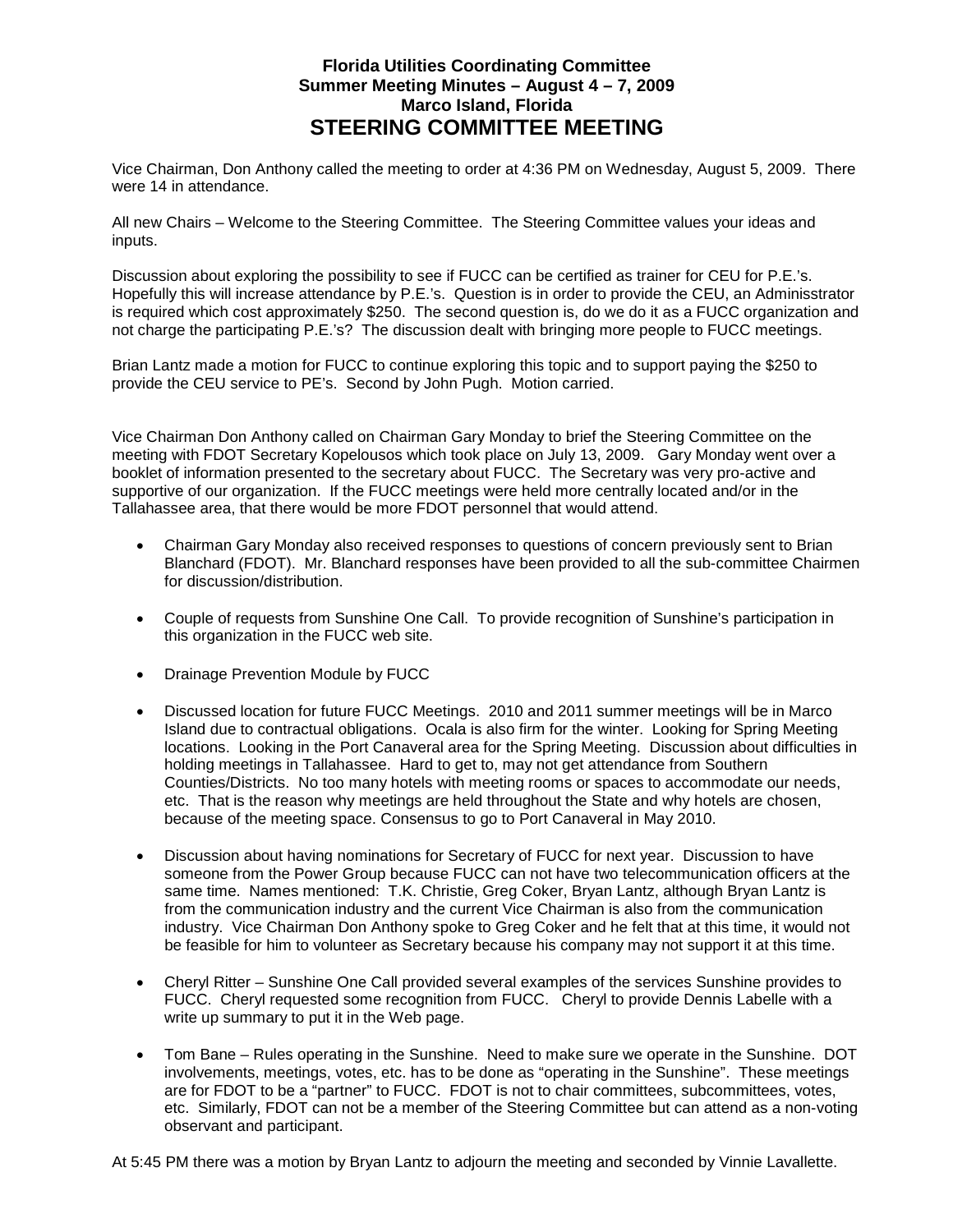# **FUCC INTEREST/SUBCOMMITTEE GROUPS MEETINGS**

Thursday, August 6, 2009 8:00 AM to 12:00 Noon

#### THURSDAY MORNING SESSION

Permitting Committee

Some entities having "exclusive easements" throughout the R/W Some utilities (Cities) are still not members of Sunshine One Call FDOT is not a member of Sunshine One Call Highland County (District 1) – before a DOT or County permit can be issued, all underground Utilities must be shown.

UAM Committee Underground committee hand out

# **FUCC MEETING PRESENTATION**

Thursday, August 6, 2009 at 1:00 PM

Chairman Gary Monday opened the afternoon session at 1:15 PM by thanking the FUCC planners Dennis and Margie Labelle. Also reminding everyone about the "Mardi Gras" banquet event tonight. The Chairman also reminded everyone about the "meet the presenters" room at 1101 from 4:30 PM to 6:00 PM.

The Chairman introduced Karen Ellzey as the monitor of the afternoon session. Karen introduced the speaker for the afternoon session, Mr. Andy Lund who would make a presentation about Renewable Energy.

Presentation about sources of renewable energy, wind, water, solar, biomass, geothermal and solar energy. Check the following web-site, [www.dsireusa.org](http://www.dsireusa.org/) to find out about incentives to convert energy to renewable energy.

2:00 PM - Bryan Lantz introduced the next speaker Brian Dean of Sunshine State One Call of FL (SSOCOF). Brian discussed the mapping system and service areas, how they are updated and how often. To make updates (changes) to service areas go to www.callsunshine.org Brian discussed:

- Grid square
- Polygon registration
- Shape File Registration

Ways how members can report and generate service area. The system can be updated overnight (daily)

2:30 PM - Ice cream break.

3:00 PM - Chairman Gary Monday introduced Greg Jefferies, Chairman of the Underground Interest Group, who introduced the next speaker Wayne Jensen with Stahl & Associates Insurance to present about "Understanding the real 'Root Causes of Damage' and Why did they do that".

Facts -Most damages incidents occur in front of the Foremen and many Foremen cause the damages personally.

BANQUET MEETING AND AWARD PRESENTATIONS held tonight Thursday, August 6, 2009.

JOHN PUGH was the recipient of the 2009 Malcolm Yancey Award at the Mardi Gras Banquet.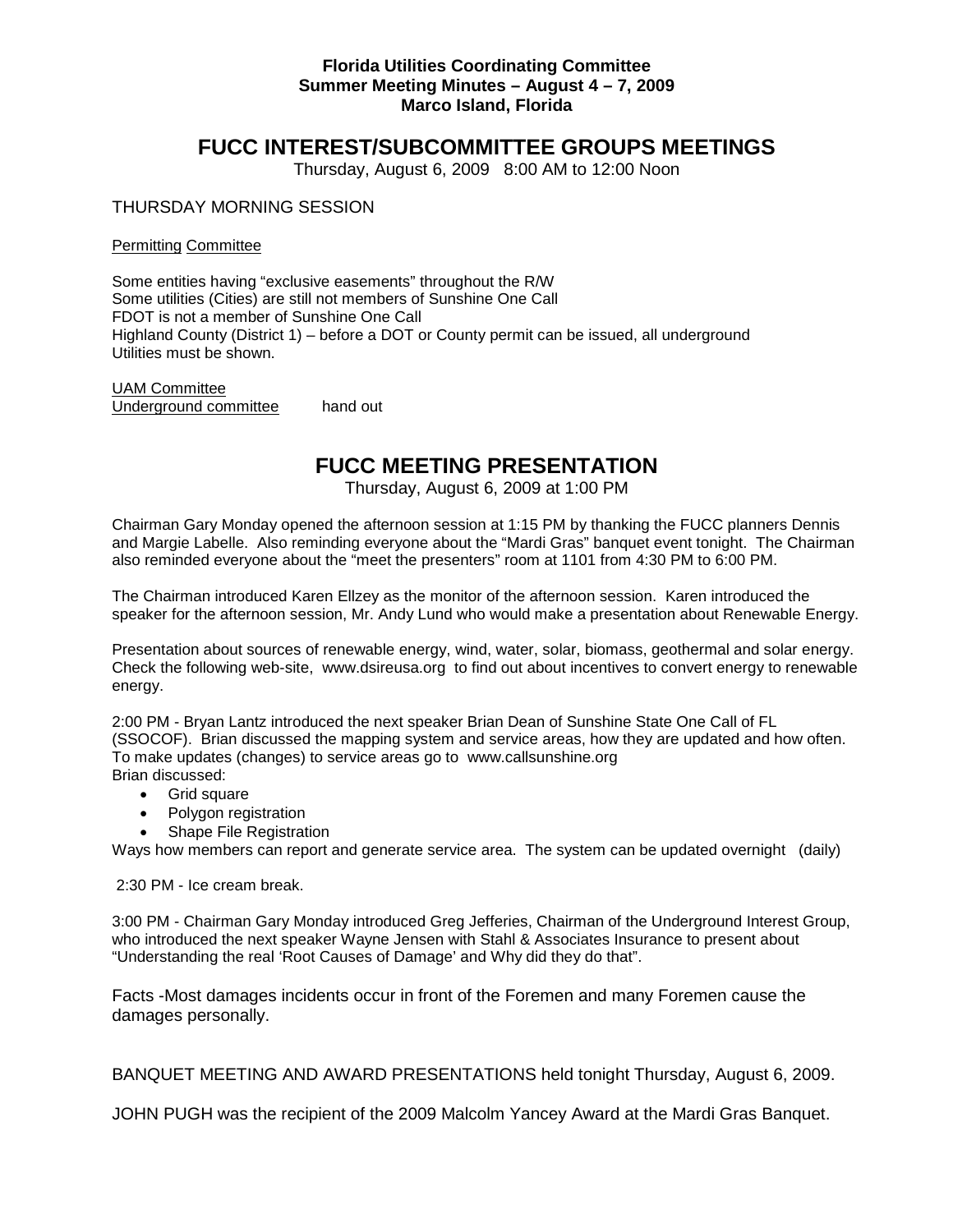Friday, August 7, 2009

#### FRIDAY MORNING SESSION

Chairman Gary Monday opened the session at 8:05 AM by welcoming everyone. Thanking everyone for yesterday's banquet, specially, Jodi Rano, the Banquet Chair who did a wonderful job. Chairman Gary Monday then introduced Jerold Whitt who gave the invocation and led the members to a tribute to the flag. The Chairman then introduced Secretary Juan J. Lopez, who began to read the minutes of the Spring FUCC Meeting, but a motion was made to forgo the reading of the minutes and accept them as written in the Web site.

Historian Report given by Allen L. Aten, Jr. of Embarq as Historian Tom Duggar was unable to attend the Marco Island Meetings. Historian reported above.

The Chairman then requested self introductions which found 59 people in attendance. The Chairman introduced all past Chairman of the FUCC present at this meeting. They were: John Murphy, Art Gilmore, John Pugh, Ron Popp, Mark Sweet, Dennis Black

The Chairman discussed the letter from FDOT Secretary giving approval for DUE's to attend if meetings were held at "centrally located places" in the State. Meeting on theStimulus Package will be on 8/11/09 at the Turnpike Office in Ocoee (Turkey Lake Service Plaza). Tom Bane and Brian Blanchard will be there.

#### **Presentations**

- Sunshine State One Call of Florida by Brian Dean
- Use of 811 telephone number
- Requesting members to partner and promote Damage Prevention
- August 11, 2009 there will be a CGA presentation
- This presentation will be in the FUCC web-site
- Report damages to Sunshine One Call through [www.callsunshine.com](http://www.callsunshine.com/)

# **FUCC SUBCOMMITTEE REPORTS**

#### • **FLORIDA DEPARTMENT OF TRANSPORTATION REPORTS.** As reported above

#### • **Power Interest by Karen Ellezy** 23 in attendance ( 5 consultants )

 The response letter from Brian Blanchard to FUCC was read. Copies will be sent to all attendees. Stimulus FDOT workshop. Suggestions were made for the UAO's to bring specific projects to the DOT's attention where there is not enough time to relocate. Concerns over the reallocation of the stimulus Dollars. Would like to ask for relief on RRR projects to not have to relocate clear zone violations. Asking for clarification on what constitute a RRR project. The UAM defines the RRR term but there are R, RR, RRR and RRRR projects. The question is when does an RRR applies? Tom Bane said that it will be more clearly define in the new UAM. RRR criteria is applied when all aspects of the road are brought up to standards. Issues with Bridge design and construction were discussed. Concerns over limited space to relocate to Eliminate construction conflicts, also limited by environmental issues. Nominations for the new Chairperson of this commitee were requested. Shamalini Waeen was nominated and elected. The vote was unanimous.

#### • **Telecom – Bryan Lantz**

 At the upcoming FDOT Meetings, make sure we are all in the same page. Upcoming presentation on "Take My Money Please" regarding reimbursements.

#### **Underground by Greg Jefferies** 23 in attendance.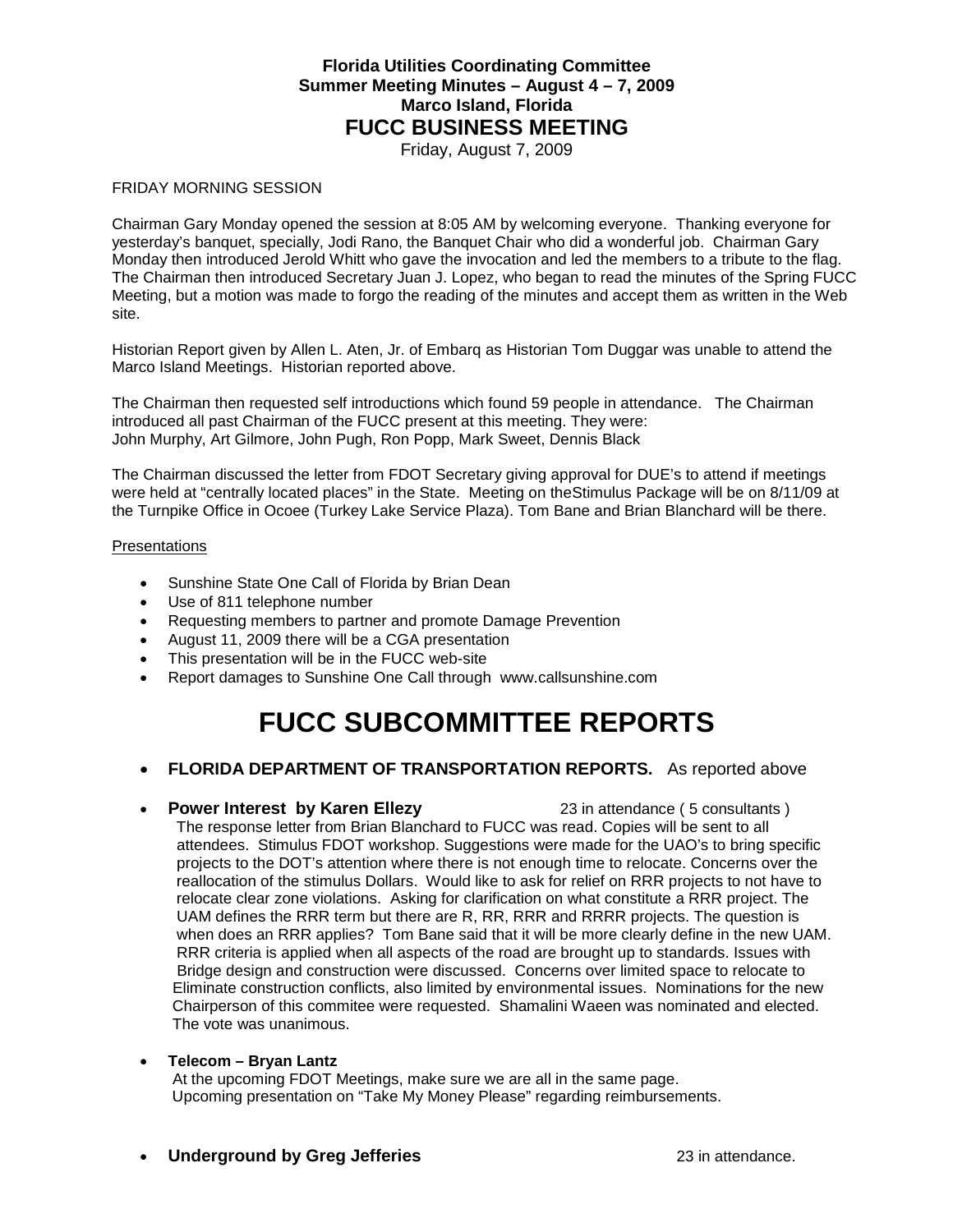Discussed FDOT workshop regarding Utility relocation utilizing Stimulus monies.

- Underground Interest Groups attendees planning to attend this FDOT meeting.
- Stimulus projects; Cross-town/I-4 connector in Tampa; US 19 in Tampa, Eller Drive in Fort Lauderdale.
- Discussed proposed SSOCOF legislative changes; new high priority status, locate mark removal, dispute resolution commission, mandatory DIRT reporting, nullification of all local ordinances related to FS-556. Discussed Howey in the Hills "locator 101" session, equipment manufacturers (Metrotech/Mala) demo'ing equipment, theory of EM locating by Mike Parilac of Staking U, hands on equipment demos. Update on the "Re-birth" of NULCA, possible Chapters a la APWA being considered.

Nominations for new Chair and Co-Chair:

Ralph Caballero was nominated as Chair and elected unanimous, Louise Horn nominated as Co-Chair and elected unanimous. Louis Castellanos (TECO-PGS) suggested we begin inviting students from local engineering colleges to attend FUCC for learning and partnering opportunities.

# • **UAM by Bryan Lantz**

 Thanked the committee members. Not much water/sewer representation. Anyone is welcome to participate. Bryant has asked all update/revisions be posted on the FUCC web site. Please take a look at the web site for updates.

#### **Joint Use by John Pugh** *Pugh Pugh* **7 in attendance.**

Discussed NJUNS, is it working? Sometimes **yes** and sometimes **no**. Reschedules, pole hardening. NJUNS Roy Beavens of Georgia Power (Educational Workshop Sponsor), new and improved NJUNS. Problems with Power Companies audits not being accurate. Power companies undergrounding many areas, not enough space for all utilities will have to address issue in the future. Unmarked conduits on level 3, sold conduits to outside vendors and because Homeland Security, won't locate. Statewide franchising now changing and old contracts are coming up for renewals. Developers are playing with 556 Statues for not calling for locates of their own facilities.

# • **Permitting Henry Bowlin**

 New subcommittee Collecting information/issues for discussion FDOT requirements

#### • **Web Page by John Murphy**

**FUCC's** Web page is constantly being updated. Currently all letters to FDOT and FDOT Secretary are posted working on a tool box.

#### • **Conflict Matrix by David Summer**

Met with Cesar Quiroga from the Texas Transportation Institute and went over the development of the conflict matrix. The discussion ranged from who would be tasked to develop it to personal use. Members present, Eric Brueningsen, David Summer, Gerald Whitt, Mike Clark and Jeanna Dean

#### • **UCC by Dennis LaBelle**

Two training classes are active. The Design module to be ready by Sept. 15/16 and the Construction Module by Aug. 25. Certificates are all out. Last class at Dist. 7 will be sent out. Minimum cost to break even is 22 people at \$65/person. Cost Module on August 31 and Coordination module on September 1 (OUC). Developing a brochure and will send out a flyer to all local coordination groups.

**Steering Committee by Don Anthony** As reported above